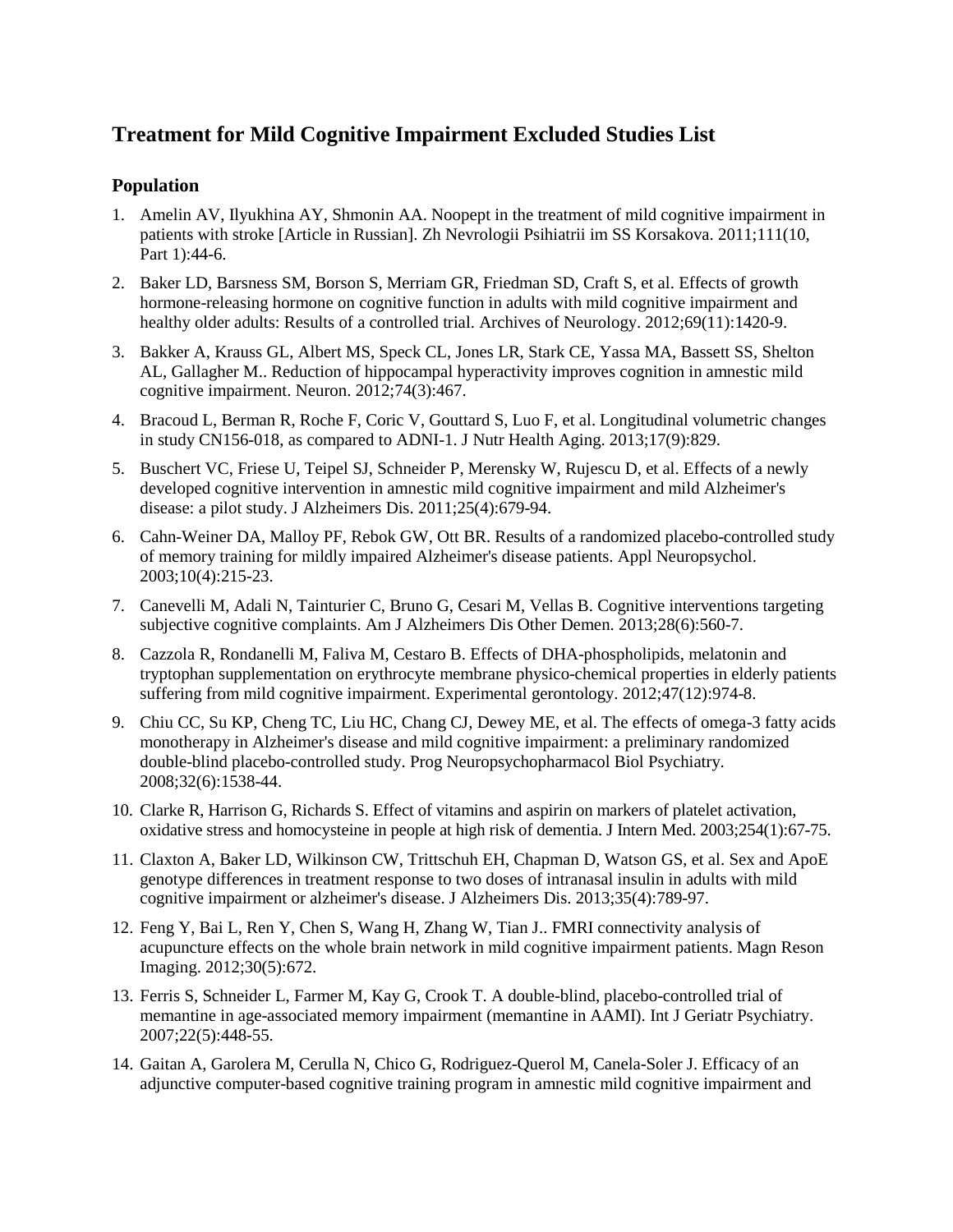Alzheimer's disease: a single-blind, randomized clinical trial. International journal of geriatric psychiatry. 2013;28(1):91-9.

- 15. Garand L, Rinaldo DE, Alberth MM, Delany J, Beasock SL, Lopez OL, et al. Effects of problem solving therapy on mental health outcomes in family caregivers of persons with a new diagnosis of Mild Cognitive Impairment or early dementia: A randomized controlled trial. American Journal of Geriatric Psychiatry. 2014;22(8):771-81.
- 16. Hampstead BM, Sathian K, Phillips PA, Amaraneni A, Delaune WR, Stringer AY. Mnemonic strategy training improves memory for object location associations in both healthy elderly and patients with amnestic mild cognitive impairment: A randomized, single-blind study. Neuropsychology. 2012;26(3):385-99.
- 17. Hanson Aj B-CJLGPSMTJWCWBLDWGSBLM. Effect of apolipoprotein E genotype and diet on apolipoprotein E lipidation and amyloid peptides: randomized clinical trial. JAMA neurology. 2013;70(8):972.
- 18. Johari SM, Shahar S, Ng TP, Rajikan R. A preliminary randomized controlled trial of multifaceted educational intervention for mild cognitive impairment among elderly Malays in Kuala Lumpur. Int J Gerontol. 2014;8(2):74-80.
- 19. Kasper S. Targeting cognitive and neuropsychiatric symptoms in early dementia. European neuropsychopharmacology. 2012;22:S443.
- 20. Lam L FACW. A one year randomized controlled trial of structured lifestyle activity intervention on cognitive function in Chinese older adults with very mild cognitive deficits. International Psychogeriatrics. 2013;25:S62.
- 21. Martin-Cook K, Davis BA, Hynan LS, Weiner MF. A randomized, controlled study of an Alzheimer's caregiver skills training program. Am J Alzheimers Dis Other Demen. 2005;20(4):204-10.
- 22. Olazaran J, Muniz R, Reisberg B, Pena-Casanova J, del Ser T, Cruz-Jentoft AJ, et al. Benefits of cognitive-motor intervention in MCI and mild to moderate Alzheimer disease. Neurology. 2004;63(12):2348-53.
- 23. Olchik MR, Farina J, Steibel N, Teixeira AR, Yassuda MS. Memory training (MT) in mild cognitive impairment (MCI) generates change in cognitive performance. [Arch Gerontol Geriatr.](http://www.ncbi.nlm.nih.gov/pubmed/23260332) 2013;56(3):442-7.
- 24. Yin S, Nie H, Xu Y. Physical activity and dementia: A meta-analysis of prospective studies. J Chem Pharm Res. 2013;5(11):235-9.
- 25. Zhuang J-P, Fang R, Feng X, Xu X-H, Liu L-H, Bai Q-K, et al. The impact of human-computer interaction-based comprehensive training on the cognitive functions of cognitive impairment elderly individuals in a nursing home. J Alzheimers Dis. 2013;36(2):245-51.

## **Intervention**

- 1. Doi T, Makizako H, Shimada H, Yoshida D, Tsutsumimoto K, Sawa R, et al. Effects of multicomponent exercise on spatial-temporal gait parameters among the elderly with amnestic mild cognitive impairment (aMCI): preliminary results from a randomized controlled trial (RCT). Arch Gerontol Geriatr. 2013;56(1):104-8.
- 2. Morimoto BH, Hirman J, Blackwell A, Keith J, Gold M, Schmechel D, et al. A double-blind, placebo-controlled, ascending-dose, randomized study to evaluate the safety, tolerability and effects on cognition of AL-108 after 12 weeks of intranasal administration in subjects with mild cognitive impairment. Dement Geriatr Cogn Disord. 2013;35(5-6):325-39.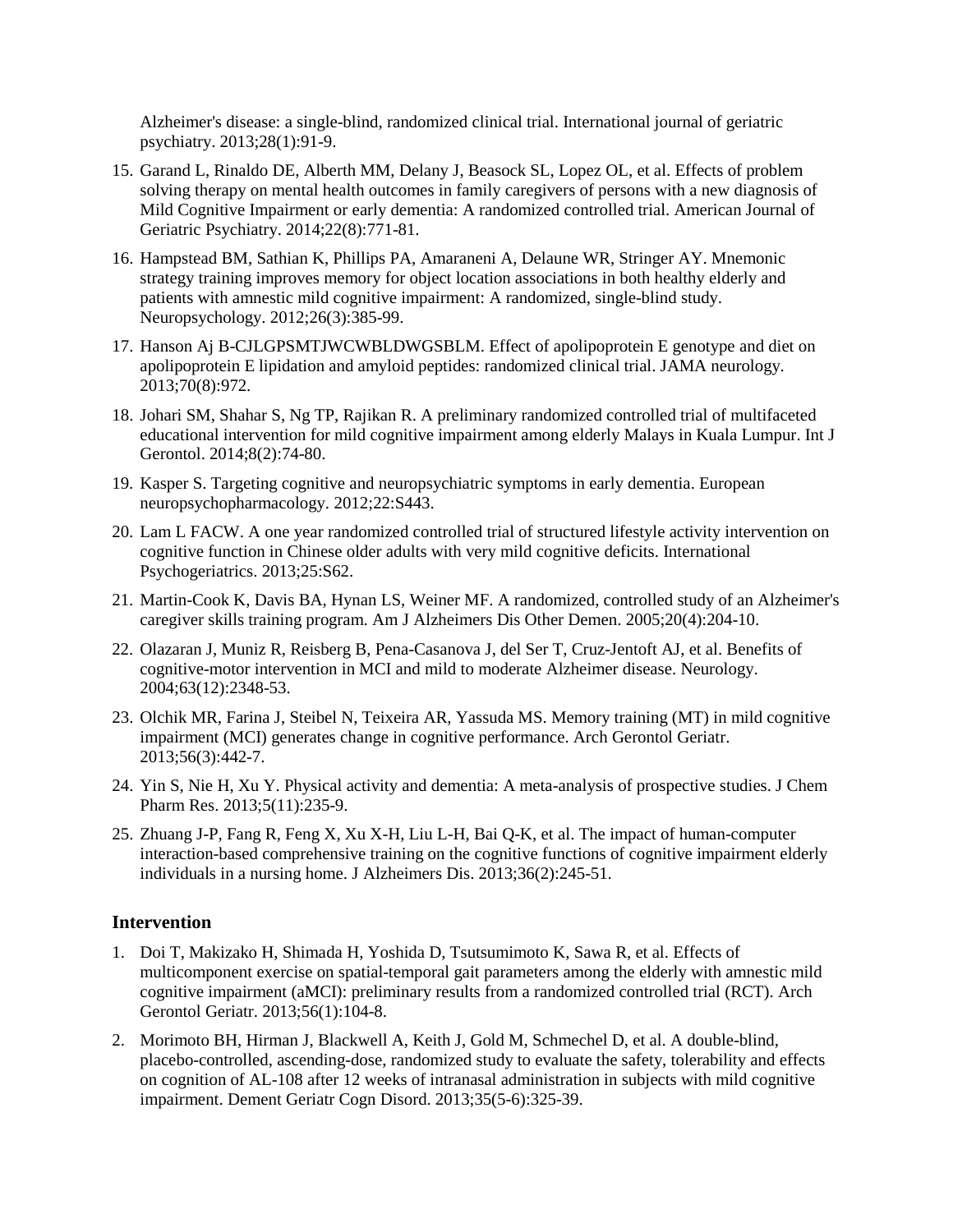- 3. [Newhouse P,](http://www.ncbi.nlm.nih.gov/pubmed/?term=Newhouse%20P%5BAuthor%5D&cauthor=true&cauthor_uid=22232050) [Kellar K,](http://www.ncbi.nlm.nih.gov/pubmed/?term=Kellar%20K%5BAuthor%5D&cauthor=true&cauthor_uid=22232050) [Aisen P,](http://www.ncbi.nlm.nih.gov/pubmed/?term=Aisen%20P%5BAuthor%5D&cauthor=true&cauthor_uid=22232050) [White H,](http://www.ncbi.nlm.nih.gov/pubmed/?term=White%20H%5BAuthor%5D&cauthor=true&cauthor_uid=22232050) [Wesnes K,](http://www.ncbi.nlm.nih.gov/pubmed/?term=Wesnes%20K%5BAuthor%5D&cauthor=true&cauthor_uid=22232050) [Coderre E,](http://www.ncbi.nlm.nih.gov/pubmed/?term=Coderre%20E%5BAuthor%5D&cauthor=true&cauthor_uid=22232050) [Pfaff A,](http://www.ncbi.nlm.nih.gov/pubmed/?term=Pfaff%20A%5BAuthor%5D&cauthor=true&cauthor_uid=22232050) [Wilkins H,](http://www.ncbi.nlm.nih.gov/pubmed/?term=Wilkins%20H%5BAuthor%5D&cauthor=true&cauthor_uid=22232050) [Howard](http://www.ncbi.nlm.nih.gov/pubmed/?term=Howard%20D%5BAuthor%5D&cauthor=true&cauthor_uid=22232050)  [D,](http://www.ncbi.nlm.nih.gov/pubmed/?term=Howard%20D%5BAuthor%5D&cauthor=true&cauthor_uid=22232050) [Levin ED.](http://www.ncbi.nlm.nih.gov/pubmed/?term=Levin%20ED%5BAuthor%5D&cauthor=true&cauthor_uid=22232050) Nicotine treatment of mild cognitive impairment: a 6-month double-blind pilot clinical trial. Neurology. 2012;78(2):91.
- 4. Schneider LS, Raman R, Schmitt FA, Doody RS, Insel P, Clark CM, et al. Characteristics and performance of a modified version of the ADCS-CGIC CIBIC+ for mild cognitive impairment clinical trials. Alzheimer Dis Assoc Disord. 2009;23(3):260-7.

## **Outcomes**

- 1. Brunetti V, Losurdo A, Testani E, Lapenta L, Mariotti P, Marra C, et al. Rivastigmine for refractory REM behavior disorder in mild cognitive impairment[. Curr Alzheimer Res.](http://www.ncbi.nlm.nih.gov/pubmed/24597506) 2014;11(3):267-73.
- 2. Davis KK, Mintzer M, Dennison Himmelfarb CR, Hayat MJ, Rotman S, Allen J. Targeted intervention improves knowledge but not self-care or readmissions in heart failure patients with mild cognitive impairment. Eur J Heart Fail. 2012;14(9):1041-9.
- 3. Ferris S, Nordberg A, Soininen H, Darreh-Shori T, Lane R. Progression from mild cognitive impairment to Alzheimer's disease: effects of sex, butyrylcholinesterase genotype, and rivastigmine treatment. Pharmacogenet Genomics. 2009;19(8):635-46.
- 4. Kovacs E, Sztruhar Jonasne I, Karoczi CK, Korpos A, Gondos T. Effects of a multimodal exercise program on balance, functional mobility and fall risk in older adults with cognitive impairment: a randomized controlled single-blind study. Eur J Phys Rehabil Med. 2013;49(5):639-48.
- 5. Makizako H, Doi T, Shimada H, Yoshida D, Tsutsumimoto K, Uemura K, et al. Does a multicomponent exercise program improve dual-task performance in amnestic mild cognitive impairment? A randomized controlled trial. Aging Clin Exp Res. 2012;24(6):640-6.
- 6. Neville CE, McCourt HJ, McKinley MC, Lowis C, Barrett SL, McGuinness B, et al. Encouraging lifestyle behaviour change in mild cognitive impairment patients: development of appropriate educational material. Aging Ment Health. 2013;17(3):276-86.
- 7. O'Callaghan N, Parletta N, Milte CM, Benassi-Evans B, Fenech M, Howe PRC. Telomere shortening in elderly individuals with mild cognitive impairment may be attenuated with -3 fatty acid supplementation: a randomized controlled pilot study. Nutrition. 2014;30(4):489-91.
- 8. Prins ND, Van Der Flier WA, Knol DL, Fox NC, Brashear HR, Nye JS, et al. The effect of galantamine on brain atrophy rate in subjects with mild cognitive impairment is modified by apolipoprotein e genotype: Post-hoc analysis of data from a randomized controlled trial. Alzheimers Res Ther. 2014;6(4).
- 9. Ross J, Sharma S, Winston J, Nunez M, Bottini G, Franceschi M, et al. CHF5074 reduces biomarkers of neuroinflammation in patients with mild cognitive impairment: A 12-week, double-blind, placebocontrolled study. Curr Alzheimer Res. 2013;10(7):742-3.
- 10. [Uemura K,](http://www.ncbi.nlm.nih.gov/pubmed/?term=Uemura%20K%5BAuthor%5D&cauthor=true&cauthor_uid=23189083) [Doi T,](http://www.ncbi.nlm.nih.gov/pubmed/?term=Doi%20T%5BAuthor%5D&cauthor=true&cauthor_uid=23189083) [Shimada H,](http://www.ncbi.nlm.nih.gov/pubmed/?term=Shimada%20H%5BAuthor%5D&cauthor=true&cauthor_uid=23189083) [Makizako H,](http://www.ncbi.nlm.nih.gov/pubmed/?term=Makizako%20H%5BAuthor%5D&cauthor=true&cauthor_uid=23189083) [Yoshida D,](http://www.ncbi.nlm.nih.gov/pubmed/?term=Yoshida%20D%5BAuthor%5D&cauthor=true&cauthor_uid=23189083) [Tsutsumimoto K,](http://www.ncbi.nlm.nih.gov/pubmed/?term=Tsutsumimoto%20K%5BAuthor%5D&cauthor=true&cauthor_uid=23189083) [Anan Y,](http://www.ncbi.nlm.nih.gov/pubmed/?term=Anan%20Y%5BAuthor%5D&cauthor=true&cauthor_uid=23189083) [Suzuki T.](http://www.ncbi.nlm.nih.gov/pubmed/?term=Suzuki%20T%5BAuthor%5D&cauthor=true&cauthor_uid=23189083) Effects of exercise intervention on vascular risk factors in older adults with mild cognitive impairment: a randomized controlled trial. Dement Geriatr Cogn Dis Extra. 2012;2(1):445.
- 11. Valdes EG, O'Connor ML, Edwards JD. The effects of cognitive speed of processing training among older adults with psychometrically- defined mild cognitive impairment. Curr Alzheimer Res. 2012;9(9):999-1009.
- 12. van Uffelen JG, Chin APMJ, Hopman-Rock M, van Mechelen W. The effect of walking and vitamin B supplementation on quality of life in community-dwelling adults with mild cognitive impairment: a randomized, controlled trial. Qual Life Res. 2007;16(7):1137-46.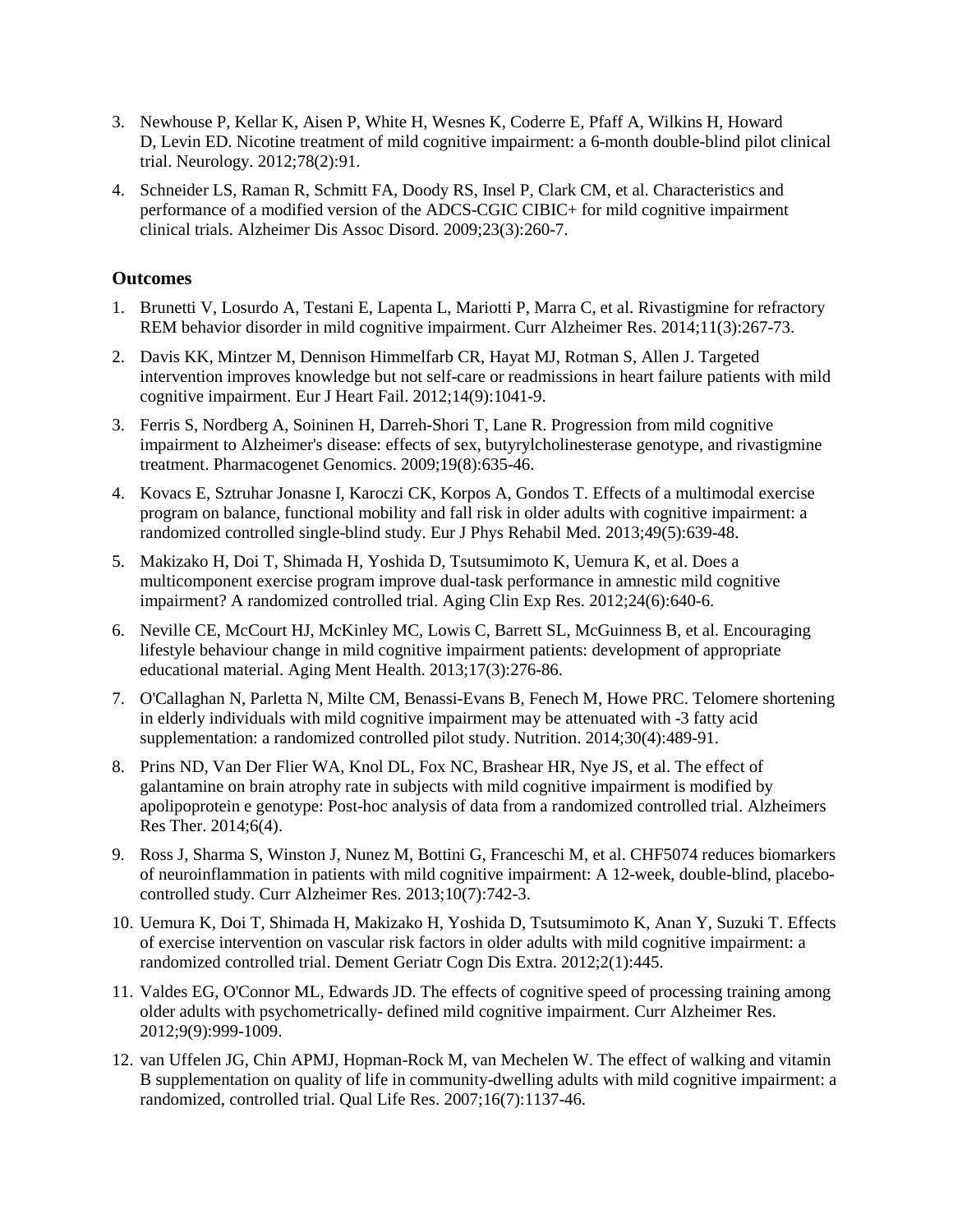13. Vidovich MR, Lautenschlager NT, Flicker L, Clare L, Almeida OP. Treatment fidelity and acceptability of a cognition-focused intervention for older adults with mild cognitive impairment (MCI). [Int Psychogeriatr.](http://www.ncbi.nlm.nih.gov/pubmed/?term=Treatment+fidelity+and+acceptability+of+a+cognition-focused+intervention+for+older+adults+with+mild+cognitive+impairment+(MCI)) 2013;25(5):815-23.

# **Harms**

- 1. [Baker LD,](http://www.ncbi.nlm.nih.gov/pubmed/?term=Baker%20LD%5BAuthor%5D&cauthor=true&cauthor_uid=21971406) [Bayer-Carter JL,](http://www.ncbi.nlm.nih.gov/pubmed/?term=Bayer-Carter%20JL%5BAuthor%5D&cauthor=true&cauthor_uid=21971406) [Skinner J,](http://www.ncbi.nlm.nih.gov/pubmed/?term=Skinner%20J%5BAuthor%5D&cauthor=true&cauthor_uid=21971406) [Montine TJ,](http://www.ncbi.nlm.nih.gov/pubmed/?term=Montine%20TJ%5BAuthor%5D&cauthor=true&cauthor_uid=21971406) [Cholerton BA,](http://www.ncbi.nlm.nih.gov/pubmed/?term=Cholerton%20BA%5BAuthor%5D&cauthor=true&cauthor_uid=21971406) [Callaghan M,](http://www.ncbi.nlm.nih.gov/pubmed/?term=Callaghan%20M%5BAuthor%5D&cauthor=true&cauthor_uid=21971406) [Leverenz JB,](http://www.ncbi.nlm.nih.gov/pubmed/?term=Leverenz%20JB%5BAuthor%5D&cauthor=true&cauthor_uid=21971406) [Walter](http://www.ncbi.nlm.nih.gov/pubmed/?term=Walter%20BK%5BAuthor%5D&cauthor=true&cauthor_uid=21971406)  [BK,](http://www.ncbi.nlm.nih.gov/pubmed/?term=Walter%20BK%5BAuthor%5D&cauthor=true&cauthor_uid=21971406) [Tsai E,](http://www.ncbi.nlm.nih.gov/pubmed/?term=Tsai%20E%5BAuthor%5D&cauthor=true&cauthor_uid=21971406) [Postupna N,](http://www.ncbi.nlm.nih.gov/pubmed/?term=Postupna%20N%5BAuthor%5D&cauthor=true&cauthor_uid=21971406) [Lampe J,](http://www.ncbi.nlm.nih.gov/pubmed/?term=Lampe%20J%5BAuthor%5D&cauthor=true&cauthor_uid=21971406) [Craft S.](http://www.ncbi.nlm.nih.gov/pubmed/?term=Craft%20S%5BAuthor%5D&cauthor=true&cauthor_uid=21971406). High-intensity physical activity modulates diet effects on cerebrospinal amyloid-[beta] levels in normal aging and mild cognitive impairment. J Alzheimers Dis. 2012;28(1):137.
- 2. Boripuntakul S, Kothan S, Methapatara P, Munkhetvit, P, Sungkarat S. Short-term effects of cognitive training program for individuals with amnestic mild cognitive impairment: a pilot study. Phys Occup Ther Geriatr. 2012;30(2):138.
- 3. Buschert VC, Giegling I, Teipel SJ, Jolk S, Hampel H, Rujescu D, et al. Long-term observation of a multicomponent cognitive intervention in mild cognitive impairment. [J Clin Psychiatry.](http://www.ncbi.nlm.nih.gov/pubmed/23290333) 2012;73(12):e1492-8.
- 4. Carretti B, Borella E, Fostinelli S, Zavagnin M. Benefits of training working memory in amnestic mild cognitive impairment: specific and transfer effects. Int Psychogeriatr. 2013;25(4):617-26.
- 5. Cummings JL, Tribanek M, Hoerr R. Sensitivity to change of composite and frequency scores of the neuropsychiatric inventory in mild cognitive impairment. Int Psychogeriatr. 2014;26(11):1871-4.
- 6. Dannhauser TM, Cleverley M, Whitfield TJ, Fletcher BC, Stevens T, Walker Z. A complex multimodal activity intervention to reduce the risk of dementia in mild cognitive impairment-ThinkingFit: Pilot and feasibility study for a randomized controlled trial. BMC Psychiatry. 2014;14(1).
- 7. [Desideri G,](http://www.ncbi.nlm.nih.gov/pubmed/?term=Desideri%20G%5BAuthor%5D&cauthor=true&cauthor_uid=22892813) [Kwik-Uribe C,](http://www.ncbi.nlm.nih.gov/pubmed/?term=Kwik-Uribe%20C%5BAuthor%5D&cauthor=true&cauthor_uid=22892813) [Grassi D,](http://www.ncbi.nlm.nih.gov/pubmed/?term=Grassi%20D%5BAuthor%5D&cauthor=true&cauthor_uid=22892813) [Necozione S,](http://www.ncbi.nlm.nih.gov/pubmed/?term=Necozione%20S%5BAuthor%5D&cauthor=true&cauthor_uid=22892813) [Ghiadoni L,](http://www.ncbi.nlm.nih.gov/pubmed/?term=Ghiadoni%20L%5BAuthor%5D&cauthor=true&cauthor_uid=22892813) [Mastroiacovo D,](http://www.ncbi.nlm.nih.gov/pubmed/?term=Mastroiacovo%20D%5BAuthor%5D&cauthor=true&cauthor_uid=22892813) [Raffaele A,](http://www.ncbi.nlm.nih.gov/pubmed/?term=Raffaele%20A%5BAuthor%5D&cauthor=true&cauthor_uid=22892813) [Ferri](http://www.ncbi.nlm.nih.gov/pubmed/?term=Ferri%20L%5BAuthor%5D&cauthor=true&cauthor_uid=22892813)  [L,](http://www.ncbi.nlm.nih.gov/pubmed/?term=Ferri%20L%5BAuthor%5D&cauthor=true&cauthor_uid=22892813) [Bocale R,](http://www.ncbi.nlm.nih.gov/pubmed/?term=Bocale%20R%5BAuthor%5D&cauthor=true&cauthor_uid=22892813) [Lechiara MC,](http://www.ncbi.nlm.nih.gov/pubmed/?term=Lechiara%20MC%5BAuthor%5D&cauthor=true&cauthor_uid=22892813) [Marini C,](http://www.ncbi.nlm.nih.gov/pubmed/?term=Marini%20C%5BAuthor%5D&cauthor=true&cauthor_uid=22892813) [Ferri C.](http://www.ncbi.nlm.nih.gov/pubmed/?term=Ferri%20C%5BAuthor%5D&cauthor=true&cauthor_uid=22892813) Benefits in cognitive function, blood pressure, and insulin resistance through cocoa flavanol consumption in elderly subjects with mild cognitive impairment: the Cocoa, Cognition, and Aging (CoCoA) study. Hypertension. 2012;60(3):794.
- 8. Finn M, McDonald S. Computerised cognitive training for older persons with mild cognitive impairment: A pilot study using a randomised controlled trial design. Brain Impairment. 2011;12(3):187-99.
- 9. [Friedman SD,](http://www.ncbi.nlm.nih.gov/pubmed/?term=Friedman%20SD%5BAuthor%5D&cauthor=true&cauthor_uid=23689947) [Baker LD,](http://www.ncbi.nlm.nih.gov/pubmed/?term=Baker%20LD%5BAuthor%5D&cauthor=true&cauthor_uid=23689947) [Borson S,](http://www.ncbi.nlm.nih.gov/pubmed/?term=Borson%20S%5BAuthor%5D&cauthor=true&cauthor_uid=23689947) [Jensen JE,](http://www.ncbi.nlm.nih.gov/pubmed/?term=Jensen%20JE%5BAuthor%5D&cauthor=true&cauthor_uid=23689947) [Barsness SM,](http://www.ncbi.nlm.nih.gov/pubmed/?term=Barsness%20SM%5BAuthor%5D&cauthor=true&cauthor_uid=23689947) [Craft S,](http://www.ncbi.nlm.nih.gov/pubmed/?term=Craft%20S%5BAuthor%5D&cauthor=true&cauthor_uid=23689947) [Merriam GR,](http://www.ncbi.nlm.nih.gov/pubmed/?term=Merriam%20GR%5BAuthor%5D&cauthor=true&cauthor_uid=23689947) [Otto](http://www.ncbi.nlm.nih.gov/pubmed/?term=Otto%20RK%5BAuthor%5D&cauthor=true&cauthor_uid=23689947)  [RK,](http://www.ncbi.nlm.nih.gov/pubmed/?term=Otto%20RK%5BAuthor%5D&cauthor=true&cauthor_uid=23689947) [Novotny EJ,](http://www.ncbi.nlm.nih.gov/pubmed/?term=Novotny%20EJ%5BAuthor%5D&cauthor=true&cauthor_uid=23689947) [Vitiello MV.](http://www.ncbi.nlm.nih.gov/pubmed/?term=Vitiello%20MV%5BAuthor%5D&cauthor=true&cauthor_uid=23689947) Growth hormone-releasing hormone effects on brain [gamma] aminobutyric acid levels in mild cognitive impairment and healthy aging. JAMA neurology. 2013;70(7):883.
- 10. Gagnon LG, Belleville S. Training of attentional control in mild cognitive impairment with executive deficits: results from a double-blind randomised controlled study. Neuropsychological rehabilitation. 2012;22(6):809-35.
- 11. Gavrilova SI, Preuss UW, Wong JWM, Hoerr R, Kaschel R, Bachinskaya N. Efficacy and safety of Ginkgo biloba extract EGb 761 in mild cognitive impairment with neuropsychiatric symptoms: A randomized, placebo-controlled, double-blind, multicenter trial. International Journal of Geriatric Psychiatry. 2014;29(10):1087-95.
- 12. Greenaway MC, Duncan NL, Smith GE. The memory support system for mild cognitive impairment: randomized trial of a cognitive rehabilitation intervention. Int J Geriatr Psychiatry. 2013;28(4):402-9.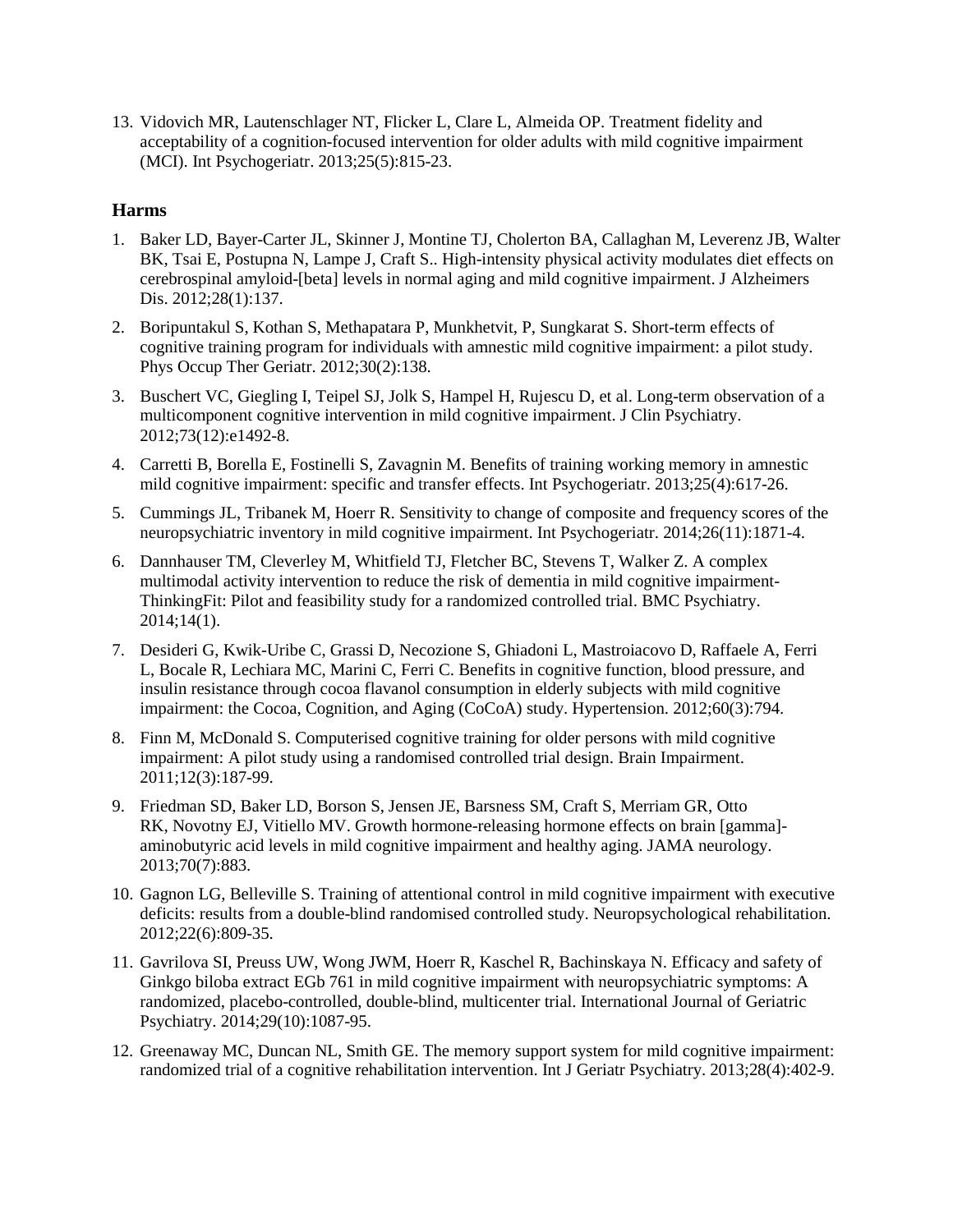- 13. Hampstead Bm SAYSRFGMSK. Mnemonic strategy training partially restores hippocampal activity in patients with mild cognitive impairment. Hippocampus. 2012;22(8):1652.
- 14. Han JW, Oh K, Yoo S, Kim E, Ahn KH, Son YJ, et al. Development of the ubiquitous spaced retrieval-based memory advancement and rehabilitation training program. Psychiatr Invest. 2014;11(1):52-8.
- 15. Hughes TF, Flatt JD, Fu B, Butters MA, Chang CCH, Ganguli M. Interactive video gaming compared with health education in older adults with mild cognitive impairment: A feasibility study. International Journal of Geriatric Psychiatry. 2014;29(9):890-8.
- 16. Kinsella GJ, Mullaly E, Rand E, Ong B, Burton C, Price S, et al. Early intervention for mild cognitive impairment: a randomised controlled trial. J Neurol Neurosurg Psychiatry. 2009;80(7):730-6.
- 17. Lam LC, Chau RC, Wong BM, Fung AW, Lui VW, Tam CC, et al. Interim follow-up of a randomized controlled trial comparing Chinese style mind body (Tai Chi) and stretching exercises on cognitive function in subjects at risk of progressive cognitive decline. Int J Geriatr Psychiatry. 2011;26(7):733-40.
- 18. Miao Y-c, Tian J-z, Shi J, Mao M. Effects of Chinese medicine for tonifying the kidney and resolving phlegm and blood stasis in treating patients with amnestic mild cognitive impairment: a randomized, double-blind and parallel-controlled trial. Zhong xi yi jie he xue bao = Journal of Chinese integrative medicine. 2012;10(4):390-7.
- 19. [Mirelman A,](http://www.ncbi.nlm.nih.gov/pubmed/?term=Mirelman%20A%5BAuthor%5D&cauthor=true&cauthor_uid=23388087) [Rochester L,](http://www.ncbi.nlm.nih.gov/pubmed/?term=Rochester%20L%5BAuthor%5D&cauthor=true&cauthor_uid=23388087) [Reelick M,](http://www.ncbi.nlm.nih.gov/pubmed/?term=Reelick%20M%5BAuthor%5D&cauthor=true&cauthor_uid=23388087) [Nieuwhof F,](http://www.ncbi.nlm.nih.gov/pubmed/?term=Nieuwhof%20F%5BAuthor%5D&cauthor=true&cauthor_uid=23388087) [Pelosin E,](http://www.ncbi.nlm.nih.gov/pubmed/?term=Pelosin%20E%5BAuthor%5D&cauthor=true&cauthor_uid=23388087) [Abbruzzese G,](http://www.ncbi.nlm.nih.gov/pubmed/?term=Abbruzzese%20G%5BAuthor%5D&cauthor=true&cauthor_uid=23388087) [Dockx K,](http://www.ncbi.nlm.nih.gov/pubmed/?term=Dockx%20K%5BAuthor%5D&cauthor=true&cauthor_uid=23388087) [Nieuwboer](http://www.ncbi.nlm.nih.gov/pubmed/?term=Nieuwboer%20A%5BAuthor%5D&cauthor=true&cauthor_uid=23388087)  [A,](http://www.ncbi.nlm.nih.gov/pubmed/?term=Nieuwboer%20A%5BAuthor%5D&cauthor=true&cauthor_uid=23388087) [Hausdorff JM.](http://www.ncbi.nlm.nih.gov/pubmed/?term=Hausdorff%20JM%5BAuthor%5D&cauthor=true&cauthor_uid=23388087) V-TIME: a treadmill training program augmented by virtual reality to decrease fall risk in older adults: study design of a randomized controlled trial. BMC neurology. 2013;13:15.
- 20. Montero-Odasso M, Casas A, Hansen KT, Bilski P, Gutmanis I, Wells JL, et al. Quantitative gait analysis under dual-task in older people with mild cognitive impairment: a reliability study. Journal of neuroengineering and rehabilitation. 2009;6:35.
- 21. Özenli Y, Yağcı D, Karaca S. Efficacy of donepezil on cognitive functions in mild cognitive impairment Klinik Psikofarmakoloji Bulteni. 2007;17(2):62-7.
- 22. Pa J, Berry AS, Compagnone M, Boccanfuso J, Greenhouse I, Rubens MT, et al. Cholinergic enhancement of functional networks in older adults with mild cognitive impairment. Annals of neurology. 2013;73(6):762-73.
- 23. Rapp S, Brenes G, Marsh AP. Memory enhancement training for older adults with mild cognitive impairment: a preliminary study. Aging Ment Health. 2002;6(1):5-11.
- 24. Rovner Bw CRJHMTLBE. Preventing cognitive decline in older African Americans with mild cognitive impairment: design and methods of a randomized clinical trial. Contemporary clinical trials. 2012;33(4):712.
- 25. Segal SK, Cotman CW, Cahill LF. Exercise-induced noradrenergic activation enhances memory consolidation in both normal aging and patients with amnestic mild cognitive impairment. J Alzheimers Dis. 2012;32(4):1011-8.
- 26. Smith JC, Nielson KA, Antuono P, Lyons J-A, Hanson RJ, Butts AM, et al. Semantic memory functional MRI and cognitive function after exercise intervention in mild cognitive impairment. J Alzheimers Dis. 2013;37(1):197-215.
- 27. van Uffelen JG, Hopman-Rock M, Chin APMJ, van Mechelen W. Protocol for Project FACT: a randomised controlled trial on the effect of a walking program and vitamin B supplementation on the rate of cognitive decline and psychosocial wellbeing in older adults with mild cognitive impairment [ISRCTN19227688]. BMC Geriatr. 2005;5:18.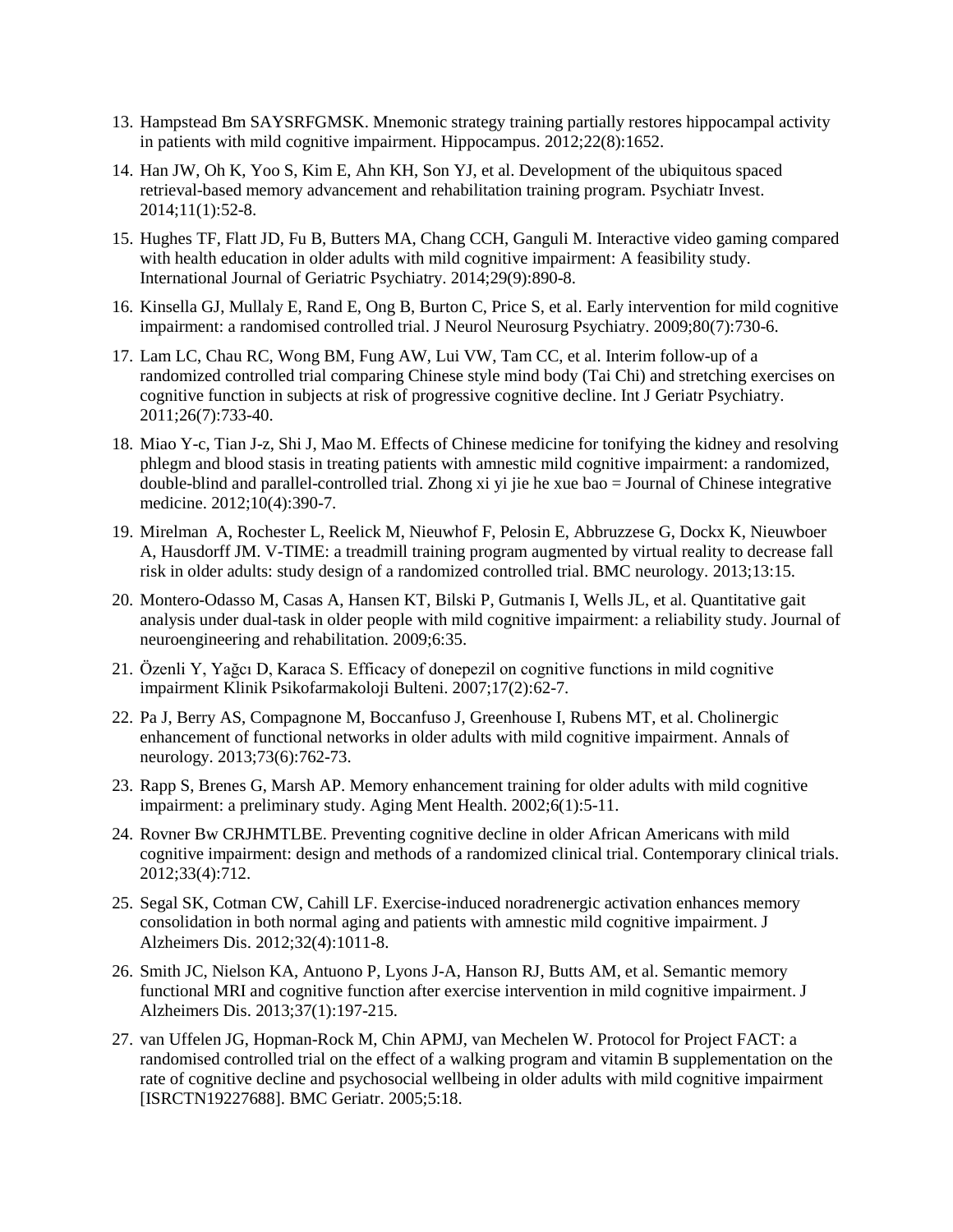- 28. [Varela S,](http://www.ncbi.nlm.nih.gov/pubmed/?term=Varela%20S%5BAuthor%5D&cauthor=true&cauthor_uid=22116953) [Ayán C,](http://www.ncbi.nlm.nih.gov/pubmed/?term=Ay%C3%A1n%20C%5BAuthor%5D&cauthor=true&cauthor_uid=22116953) [Cancela JM,](http://www.ncbi.nlm.nih.gov/pubmed/?term=Cancela%20JM%5BAuthor%5D&cauthor=true&cauthor_uid=22116953) [Martín V.](http://www.ncbi.nlm.nih.gov/pubmed/?term=Mart%C3%ADn%20V%5BAuthor%5D&cauthor=true&cauthor_uid=22116953). Effects of two different intensities of aerobic exercise on elderly people with mild cognitive impairment: a randomized pilot study. Clin Rehabil. 2012;26(5):442.
- 29. Venturelli M, Lanza M, Muti E, Schena F. Positive effects of physical training in activity of daily living-dependent older adults. Experimental aging research. 2010;36(2):190-205.
- 30. Wells RE, Yeh GY, Kerr CE, Wolkin J, Davis RB, Tan Y, et al. Meditation's impact on default mode network and hippocampus in mild cognitive impairment: Pilot study. Neuroscience Letters. 2013;556:15-9.
- 31. Yakoot M, Salem A, Helmy S. Effect of Memo, a natural formula combination, on Mini-Mental State Examination scores in patients with mild cognitive impairment. Clinical Interventions in Aging. 2013;8:975-81.
- 32. Yurko-Mauro K, McCarthy D, Rom D, Nelson EB, Ryan AS, Blackwell A, et al. Beneficial effects of docosahexaenoic acid on cognition in age-related cognitive decline. Alzheimers Dement. 2010;6(6):456-64.
- 33. Zhang H, Zhao L, Yang S, Chen Z, Li Y, Peng X, et al. Clinical observation on effect of scalp electroacupuncture for mild cognitive impairment. J Trad Chin Med. 2013;33(1):46-50.
- 34. Zhang J, Wang Z, Xu S, Chen Y, Chen K, Liu L, et al. The effects of CCRC on cognition and brain activity in aMCI patients: A pilot placebo controlled BOLD fMRI study. Curr Alzheimer Res. 2014;11(5):484-93.

### **Comparison Group**

- 1. Baker LD, Frank LL, Foster-Schubert K, Green PS, Wilkinson CW, McTiernan A, et al. Effects of aerobic exercise on mild cognitive impairment: a controlled trial. Arch Neurol. 2010;67(1):71-9.
- 2. Davis JC, Bryan S, Marra CA, Sharma D, Chan A, Beattie BL, et al. An economic evaluation of resistance training and aerobic training versus balance and toning exercises in older adults with mild cognitive impairment. PLoS One. 2013;8(5):e63031.
- 3. Fiatarone Singh MA, Gates N, Saigal N, Wilson GC, Meiklejohn J, Brodaty H, et al. The Study of Mental and Resistance Training (SMART) Study-Resistance Training and/or Cognitive Training in Mild Cognitive Impairment: A Randomized, Double-Blind, Double-Sham Controlled Trial. J Am Med Dir Assoc. 2014;15(12):873-80.
- 4. Hajjar I, Hart M, Chen Y-L, Mack W, Novak V, C Chui H, et al. Antihypertensive therapy and cerebral hemodynamics in executive mild cognitive impairment: results of a pilot randomized clinical trial. [J Am Geriatr Soc.](http://www.ncbi.nlm.nih.gov/pubmed/23350899) 2013;61(2):194-201.
- 5. Herrera C CCMBFPVA-LB. Positive effects of computer-based cognitive training in adults with mild cognitive impairment. Neuropsychologia. 2012;50(8):1871.
- 6. Jiang D CXHLJSHFSJLC. Yizhi Xingnao prescription improves the cognitive function of patients after a transient ischemic attack. Nerual Regen Res. 2012;7(6):434.
- 7. Lu YYF, Haase JE, Weaver M. Pilot testing a couples-focused intervention for mild cognitive impairment. J Gerontol Nurs. 2013;39(5):16-23.
- 8. Middleton L, Santos WM, Poelke G, Yaffe K, Barnes D. Aerobic exercise versus stretching and toning: Changes in physical function and mediation of cognitive effects in the max trial. Alzheimers Dement. 2012;8(4 Suppl 1):P146.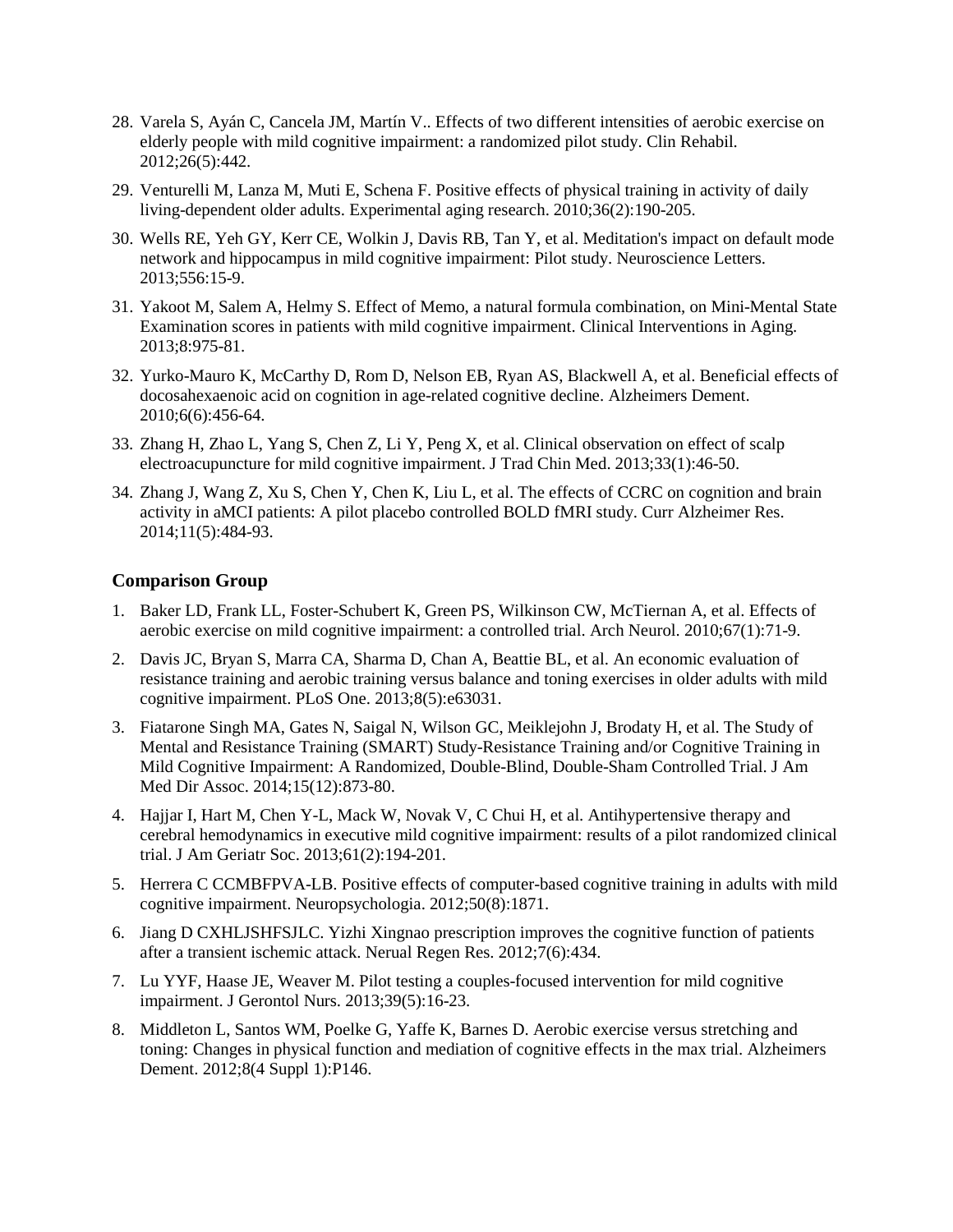- 9. Nagamatsu LS, Chan A, Davis JC, Beattie BL, Graf P, Voss MW, et al. Physical activity improves verbal and spatial memory in older adults with probable mild cognitive impairment: a 6-month randomized controlled trial. Journal of aging research. 2013;2013:861893.
- 10. Nagamatsu LS, Handy TC, Hsu CL, Voss M, Liu-Ambrose T. Resistance training promotes cognitive and functional brain plasticity in seniors with probable mild cognitive impairment. Arch Intern Med. 2012;172(8):666-8.
- 11. [Sinn N,](http://www.ncbi.nlm.nih.gov/pubmed/?term=Sinn%20N%5BAuthor%5D&cauthor=true&cauthor_uid=21929835) [Milte CM,](http://www.ncbi.nlm.nih.gov/pubmed/?term=Milte%20CM%5BAuthor%5D&cauthor=true&cauthor_uid=21929835) [Street SJ,](http://www.ncbi.nlm.nih.gov/pubmed/?term=Street%20SJ%5BAuthor%5D&cauthor=true&cauthor_uid=21929835) [Buckley JD,](http://www.ncbi.nlm.nih.gov/pubmed/?term=Buckley%20JD%5BAuthor%5D&cauthor=true&cauthor_uid=21929835) [Coates AM,](http://www.ncbi.nlm.nih.gov/pubmed/?term=Coates%20AM%5BAuthor%5D&cauthor=true&cauthor_uid=21929835) [Petkov J,](http://www.ncbi.nlm.nih.gov/pubmed/?term=Petkov%20J%5BAuthor%5D&cauthor=true&cauthor_uid=21929835) [Howe PR.](http://www.ncbi.nlm.nih.gov/pubmed/?term=Howe%20PR%5BAuthor%5D&cauthor=true&cauthor_uid=21929835) Effects of n-3 fatty acids, EPA v. DHA, on depressive symptoms, quality of life, memory and executive function in older adults with mild cognitive impairment: a 6-month randomised controlled trial. Br J Nutr. 2012;107(11):1682.
- 12. Uemura K, Shimada H, Makizako H, Doi T, Yoshida D, Tsutsumimoto K, et al. Cognitive function affects trainability for physical performance in exercise intervention among older adults with mild cognitive impairment. Clin Interv Aging. 2013;8:97-102.
- 13. Wagg A, Dale M, Tretter R, Stow B, Compion G. Randomised, multicentre, placebo-controlled, double-blind crossover study investigating the effect of solifenacin and oxybutynin in elderly people with mild cognitive impairment: The SENIOR study. Eur Urol. 2013;64(1):74-81.
- 14. Zanotta D, Puricelli S, Bonoldi G. Cognitive effects of a dietary supplement made from extract of Bacopa monnieri, astaxanthin, phosphatidylserine, and vitamin E in subjects with mild cognitive impairment: A noncomparative, exploratory clinical study[. Neuropsychiatr Dis Treat.](http://www.ncbi.nlm.nih.gov/pubmed/24523587) 2014;10:225-30.

## **Study Design**

- 1. Cotroneo AM, Castagna A, Putignano S, Lacava R, Fanto F, Monteleone F, et al. Effectiveness and safety of citicoline in mild vascular cognitive impairment: the IDEALE study. Clin Interv Aging. 2013;8:131-7.
- 2. Gavrilova SI, Kolykhalov IV, Fedorova YB, Kalyn YB, Selezneva ND, Samorodov AV, et al. [Prognosis of cognitive deficit progression in aged patients with mild cognitive impairment under prolonged therapy (a three year observation)] [Article in Russian]. Zh Nevrologii Psihiatrii im SS Korsakova. 2013;113(3):45-53.
- 3. Joosten-Weyn Banningh LW, Roelofs SC, Vernooij-Dassen MJ, Prins JB, Olde Rikkert MG, Kessels RP. Long-term effects of group therapy for patients with mild cognitive impairment and their significant others: a 6- to 8-month follow-up study. Dementia (London, England). 2013;12(1):81-91.
- 4. [Maccecchini ML,](http://www.ncbi.nlm.nih.gov/pubmed/?term=Maccecchini%20ML%5BAuthor%5D&cauthor=true&cauthor_uid=22791904) [Chang MY,](http://www.ncbi.nlm.nih.gov/pubmed/?term=Chang%20MY%5BAuthor%5D&cauthor=true&cauthor_uid=22791904) [Pan C,](http://www.ncbi.nlm.nih.gov/pubmed/?term=Pan%20C%5BAuthor%5D&cauthor=true&cauthor_uid=22791904) [John V,](http://www.ncbi.nlm.nih.gov/pubmed/?term=John%20V%5BAuthor%5D&cauthor=true&cauthor_uid=22791904) [Zetterberg H,](http://www.ncbi.nlm.nih.gov/pubmed/?term=Zetterberg%20H%5BAuthor%5D&cauthor=true&cauthor_uid=22791904) [Greig NH.](http://www.ncbi.nlm.nih.gov/pubmed/?term=Greig%20NH%5BAuthor%5D&cauthor=true&cauthor_uid=22791904) Posiphen as a candidate drug to lower CSF amyloid precursor protein, amyloid-beta peptide and levels: target engagement, tolerabilityand pharmacokinetics in humans. [J Neurol Neurosurg Psychiatry.](http://www.ncbi.nlm.nih.gov/pubmed/22791904) 2012;83(9):894.
- 5. Marini S, Lucidi G, Bessi V, Padiglioni S, Bracco L, Sorbi S. Does low-dose acetyl-salicylic acid reduce cognitive decline in patient with mild cognitive impairment? Journal of neurology. 2013;260:S165.
- 6. Troyer AK, Murphy KJ, Anderson ND, Moscovitch M, Craik FI. Changing everyday memory behaviour in amnestic mild cognitive impairment: a randomised controlled trial. Neuropsychol Rehabil. 2008;18(1):65-88.